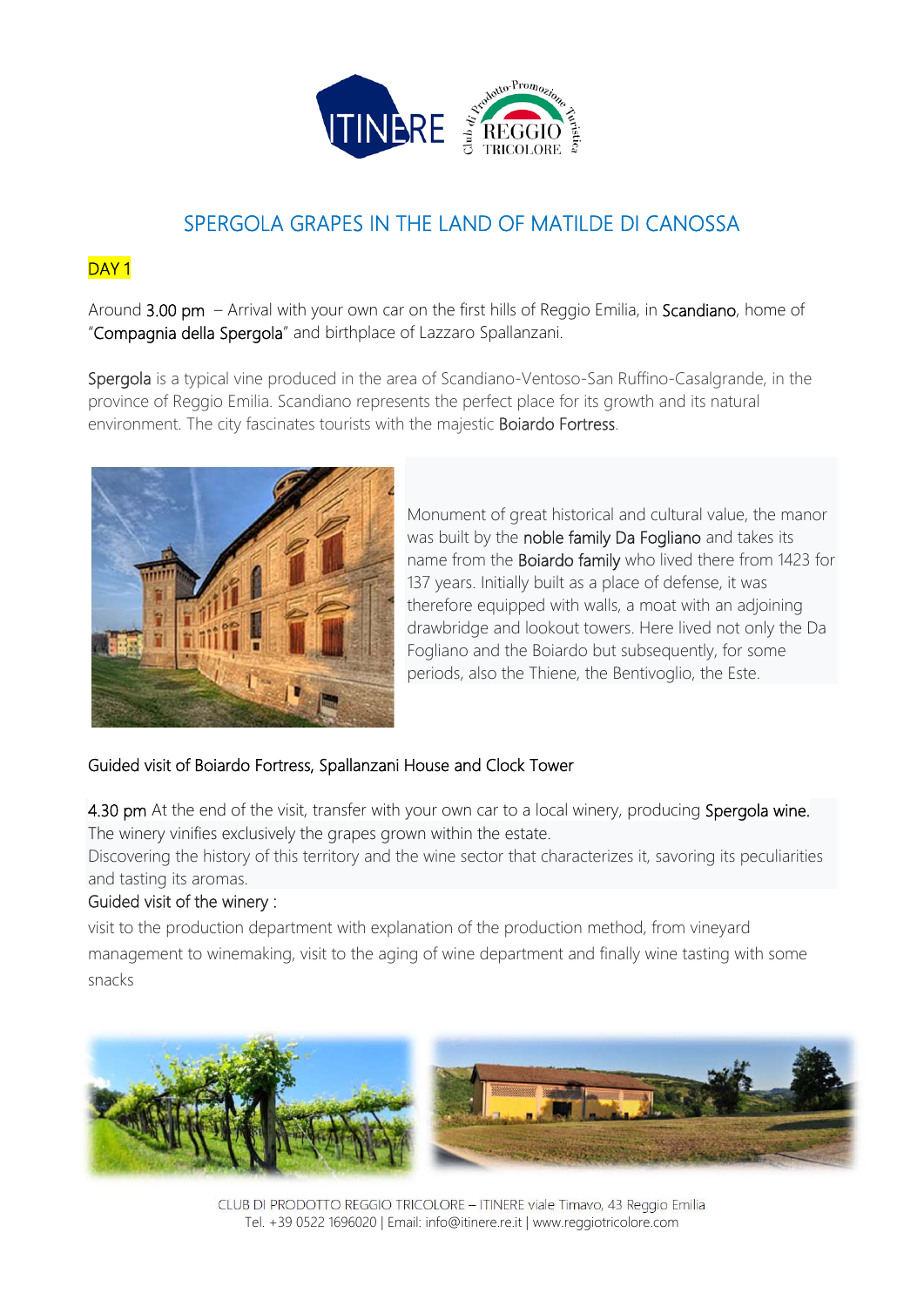

Spergola is a specific grape, from which a cru wine is obtained, coming from a native grape variety widespread almost exclusively in the Scandiano area.

6.00 pm At the end of the visit, transfer with your own car to Agriturismo (farm stay Inn) on the undulating hills of Reggio Emilia, for dinner and overnight

At the restaurant of the Agriturismo, a dinner based on typical local dishes will be served, accompanied by Spergola wine, whose first historical signs date back to Matilde di Canossa.

## DAY<sub>2</sub>

8.00 am Breakfast at the Agriturismo and check out – transfer with your own car to Canossa

## 9.00 am

Meeting with the guide at the Castle of Canossa, in the heart of the Terre Matildiche. Arrival on the hills of Reggio Emilia, where the Middle Ages kept its interest alive. The castles that make up the heart of the ancient county of Matilda retain the charm of the memory, when the theater of European politics took place between the 11th and 12h centuries.

Guided tour of the Castle of Canossa, made famous by the arrival of Emperor Henry IV, who after three days of penance obtained pardon from the Pope and the lifting of the excommunication. To restore peace between the two, most likely, a glass of wine. Which? Obviously the one grown on the estate of the feudal lord: the Spergola.

#### To follow:

Guided tour of the Castle of Rossena, which is one of the most evocative landscape views of the entire Matilda area.

In the village of Rossena there was a mighty castle, perhaps among all the most beautiful and best preserved in the entire Matildic area. It stands on a volcanic cliff with a particular reddish color from which it dominates a unique and unrepeatable landscape, which embraces a large stretch of the plain and the Tuscan-Emilian Apennine ridge.



At the end of the visits, end of our services.